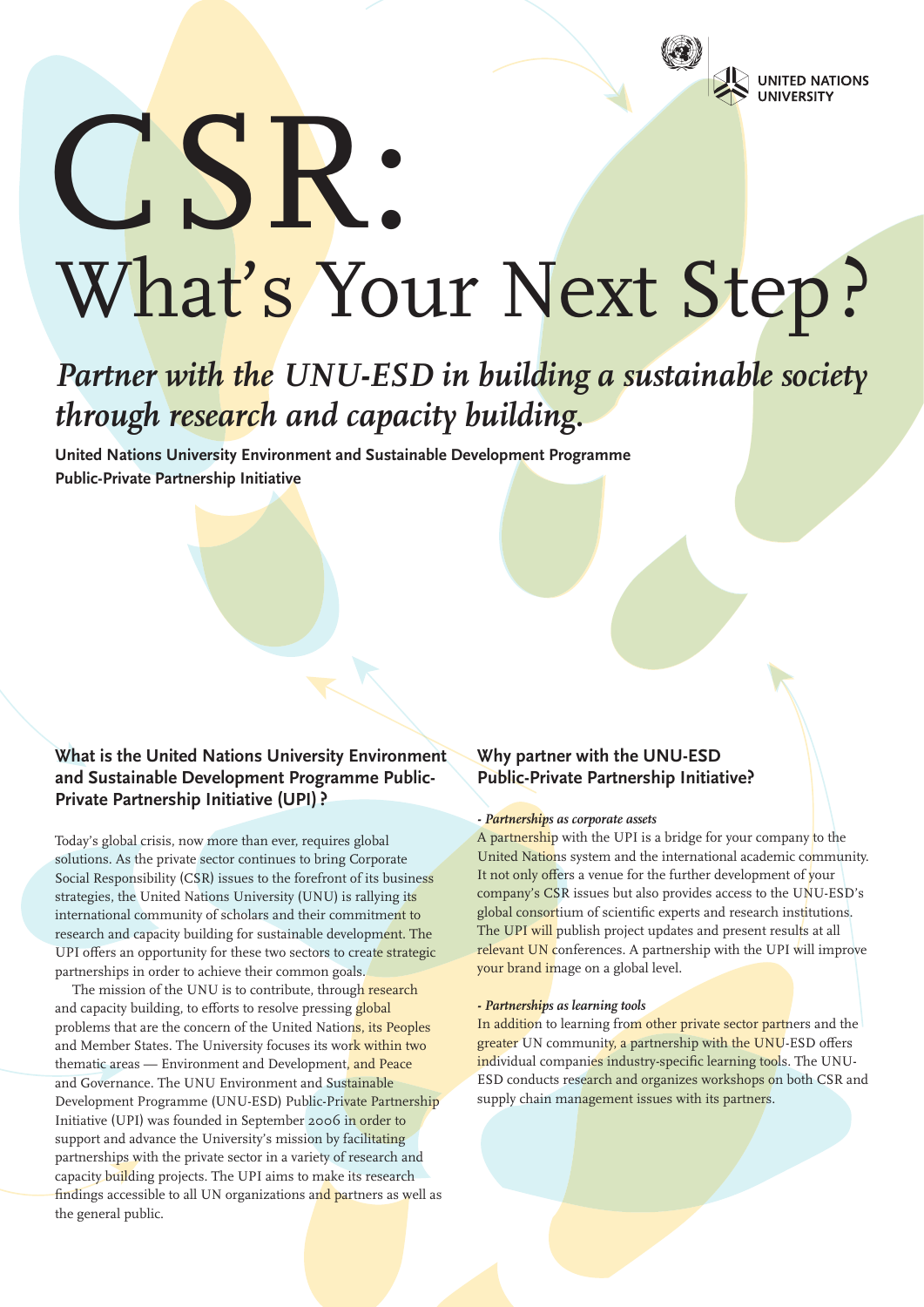The UNU-ESD's partnership with Shimadzu Corporation is a dynamic relationship that has flourished for more than ten years. The main objective of the project is to enhance research capacity on environmental chemicals in developing countries. Shimadzu is providing financial assistance, laboratory equipment and training to ten institutions nominated by the UNU-ESD under the Environmental Monitoring and Governance in the Asian Coastal Hydrosphere project, and the UNU-ESD is responsible for the overall execution of the project.

 Shimadzu Corporation has been an excellent, active project partner, collaborating on joint project design, implementation and evaluation in addition to its contribution of financial, technical and managerial resources.

#### $\bullet$  Testimonial

## What is the procedure for companies wanting to partner with the UNU-ESD?

▼ **Introducing Partnerships — Examples of Success**

Please indicate your interest by contacting the UPI via e-mail at *partnership@hq.unu.edu.* As a first step, we will set up a meeting and/or teleconferences for you to learn more about the UNU-ESD activities and to discuss your company's wishes and needs.

 When evaluating a potential partnership, the UPI places high value on prospective corporate partners who show a strong commitment to Corporate Social Responsibility and to United Nations values. The UPI also complies with the UN Guidelines on Cooperation between the United Nations and the Business Community. Please visit *http://www.unu.edu/esd/pi* for more details.

"Since we joined the Coastal Hydrosphere Project in 1999, our laboratory has acquired the expertise to analyse pesticides in waters. In addition to facilitating environmental research, our ability to analyse water has provided the technical expertise that has enabled the water service providers of Manila to include organochlorine pesticides in the routine monitoring of drinking water, thus enhancing

the assessment of the safety of the public water supply in the country. For these reasons, I would say, one of the main objectives of the project, which is to assist in capacity building of member laboratories, has been achieved exceptionally in our case."

#### *Evangeline C. Santiago, Ph.D.*

*National Project Coordinator, the University of the Philippines*



Improving risk management, Attracting and retaining employee

The Solving the E-waste Problem (StEP) initiative was founded under the UNU Zero Emissions Forum programme to address the abundant waste of electronic equipment. Every day a vast number of electronic devices end up as waste. The unregulated disposal of these devices is gradually creating a serious environmental problem that has yet to attract much attention from the international community. The StEP initiative promotes research and dialogue from a holistic, science-based, non-dogmatic standpoint, across the public and private sectors, in order to find sustainable solutions that will reduce environmental risks and advance development.

 Active participants of the initiative include members from government, international organizations, NGOs, academia and corporations such as AER Worldwide, Ausmelt Ltd., Cisco, Dataserv, Datec Technologies, Dell, Ericsson, Flection, GOAB, Hewlett-Packard, MicroPro, Microsoft, Nokia, Philips CL, Sims Recycling Solutions, Taizhou Chiho Tiande, and Umicore.

 The StEP initiative is one of the best examples of successful endeavours to work with a wide range of affected private corporations toward common goals.

#### **Testimonial**

"Ericsson believes that StEP will make a valuable contribution to industry, in particular in establishing global best practices for evaluating recycling, waste treatment and asset management businesses."

#### *Per Jomer*

*Vice President, Ericsson Group Strategy*

#### $\bigcirc$  Testimonial

"HP has joined StEP to help countries work through the many legal, scientific and practical issues involved in managing e-waste, treatment standards, and innovative design to maximize reuse and recycling. The cooperation of universities, NGOs, producers, government agencies and UN institutions under the leadership of the United Nations University is a perfect set-up to ensure that basic solutions, workable in countries around the globe, will be developed."

#### *Klaus Hieronymi*

*Environmental Business Manager, Hewlett-Packard Europe, Middle East and Africa*

### **Case 1:** The StEP Initiative

Access to rainfall information is of utmost importance for the agricultural sector to prepare irrigation plans and for the general public to prepare for natural disasters such as floods and landslides. Unfortunately, present monitoring methods are either highly expensive or involve manual observation and recording that preclude immediate interpretation. The UNU-ESD, together with the University of Moratuwa in Sri Lanka, has entered into a partnership with the Sri Lankan telecommunications service provider Dialog Telekom Ltd. in order to create an automated system that is expected to significantly improve the reliability and usefulness of rainfall monitoring. As a corporate partner, Dialog Telekom has equipped the University of Moratuwa with a Mobile Communications Research Laboratory, funded a research scholar at the university, and provided the project with free network access for the development of a prototype system. The United Nations University funds the project's registration fees and hardware development as well as jointly supervises the research for a master's degree with the University of Moratuwa.

 This public-private sector partnership is a good example of how corporations from developing nations may contribute to finding solutions to local problems and, by sharing the results of the project openly, to assisting in achieving sustainable development solutions on a global level.

#### **Testimonial**

"As the research scholar in this project, I developed the electronic interface to a tippingbucket raingauge which automatically sends Short Message Service (SMS) notification with rainfall readings to a central station. The central station software was also developed by me. The prototype system has been running at the University successfully for several months now. I am currently working on optimization of the system while balancing communications costs and frequency of rainfall reporting.

 As a result of this project, we at the Dialog-University of Moratuwa Mobile Communications Research Lab have developed considerable expertise in telemetry over mobile networks that can be extended to many similar applications. The collaboration with Dialog Telekom Ltd. has thus produced a valuable technology, which is specially suitable for developing countries. I am proud to have been a part of the first project of this kind in Sri Lanka."

#### *Shamali Dahanayake*

*Student of the University of Moratuwa, Sri Lanka*

## **Case 3:** Dialog Telekom

## **Case 2:** Shimadzu